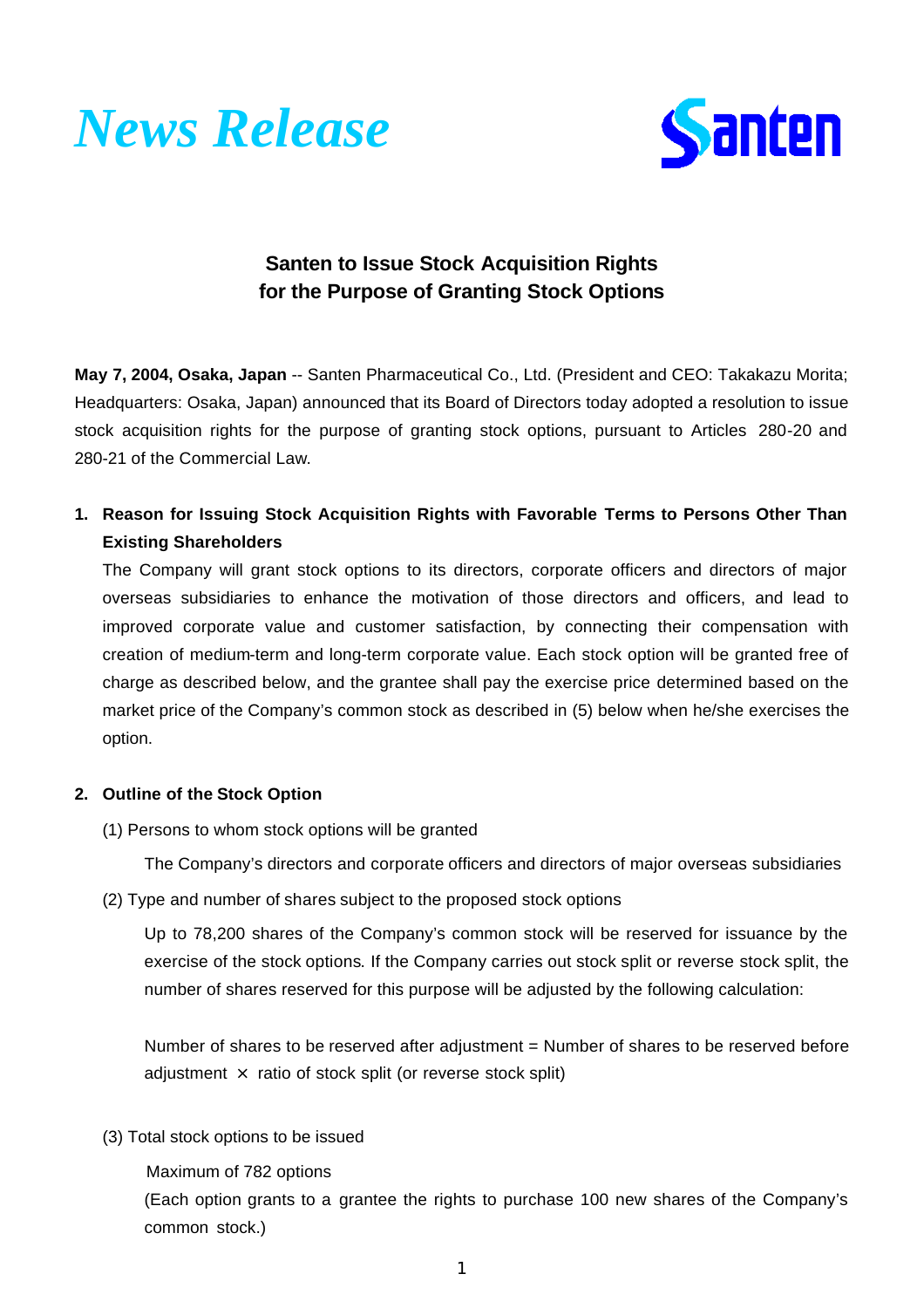#### (4) Price of the Stock Option

Each stock option is granted free of charge.

#### (5) Exercise Price of the Stock Option

The exercise price of each stock option is the average of the closing prices of the Company's common stock (any amount less than one yen is rounded up to one yen) traded on the Osaka Securities Exchange during the month (excluding the days no trading of the Company stock was made) immediately before the month the stock option is granted. If the amount determined by the calculation described above is lower than the closing price of the Company's common stock on the date the stock acquisition rights were issued, the exercise price shall be the closing price of the Company's common stock on the date the stock acquisition rights were issued. If new shares are issued at a price lower than the then market price (excluding the cases where new shares are issued by the exercise of a stock option), the exercise price of each stock option then outstanding shall be adjusted by the following calculation method, and any amount less than one yen shall be rounded up.

Adjusted exercise price = <br>
Number of shares issued x purchase price per share Exercise price before adjustment  $\times$  outstanding shares + market price before division/issuance of new shares Outstanding shares + division/issuance of new shares

#### (6) Exercise Period of Stock Option

Each option granted in this program is exercisable during the period from June 26, 2006 to June 24, 2014.

## (7) Terms and Conditions for Exercising the Stock Options

 The grantee of each stock option must be the Company's director, corporate officer or a director of major overseas subsidiary during the exercise period; provided that the person is entitled to exercise the granted option as long as he/she retires or resigns as director or executive officer upon expiration of the term or for any other due reason.

 Each stock option may be exercised partially as long as the shares issued by the exercise of the option are a multiple of a trading unit at the time of the option exercise.

 If the grantee of the stock option dies during the exercise period of the stock price, the heir of the deceased may exercise the stock option during the exercise period.

 Other details will be set forth in the Stock Option Agreement executed between the Company and each grantee, subject to approval by the resolution of the General Meeting of Shareholders and the resolution of the Board of Directors made for the issuance of the stock option.